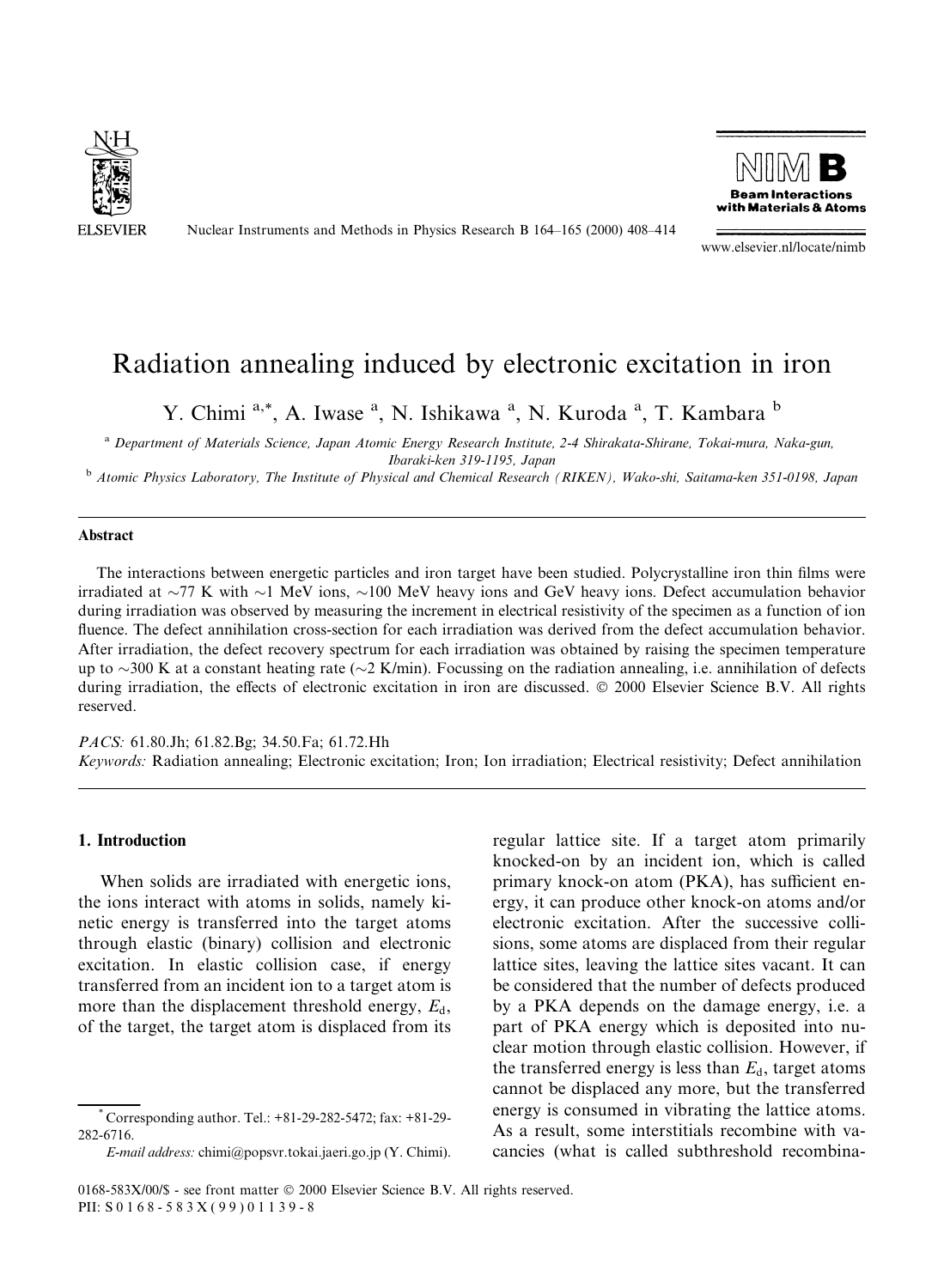tion). Therefore, the amount of annihilation of defects induced by an incident ion depends on the total transferred energy.

In metals, it had been considered that only the elastic collision played an important role for the atomic displacements for a long time. Several ion irradiation experiments in some fcc metals were reported for the purpose of studying the atomic displacements in the frame of elastic collision  $[1-$ 4]. Afterward, Iwase and Iwata have found that high-density electronic excitation affects the atomic displacements in some fcc metals. They observed a radiation annealing, i.e. annihilation of defects during irradiation in nickel, platinum and aluminum and defect production in copper and silver [5]. They have concluded that the difference in the radiation annealing and the defect production among several fcc metals is caused by the difference in strength of electron-phonon interaction.

Whereas a number of ion irradiation experiments have been performed for fcc metals, there are few systematic works for studying the atomic displacements in bcc metals, especially in iron, except for GeV ion irradiations [6]. Thereupon we have performed several irradiation experiments in iron in wide energy range systematically; 2 MeV electron and  $\sim$ 1 MeV ion irradiations, in which elastic collision is dominant for atomic displacements [7], and  $\sim$ 100 MeV and GeV ion irradia-

Table 1

|  | Irradiation parameters for the present work |  |  |  |  |
|--|---------------------------------------------|--|--|--|--|
|--|---------------------------------------------|--|--|--|--|

tions, in which electronic excitation can contribute to atomic displacements [8]. In the present paper, we report the effects of electronic excitation in iron focussing on the radiation annealing.

## 2. Experimental procedure

Specimens used in the present experiment were polycrystalline iron thin films  $\sim$ 200 nm thick, which were deposited on  $\alpha$ -Al<sub>2</sub>O<sub>3</sub> single crystal substrates by rf magnetron sputtering with a pure (99.99%) iron target using argon gas. The electrical resistivity of the specimen was typically 10  $\mu\Omega$  cm at room temperature. Irradiation of the specimen was performed at low temperature  $({\sim}77 \text{ K})$  with  $0.5-2.0$  MeV ions using a 2 MV Van de Graaff accelerator, with 84–200 MeV heavy ions using a 20 MV tandem accelerator both at Japan Atomic Energy Research Institute, Tokai Research Establishment (JAERI-Tokai) and with  $3.1-3.8$  GeV heavy ions using a ring cyclotron at The Institute of Physical and Chemical Research (RIKEN). Details of irradiating ions are listed in Table 1. Since the projected range of the present ions is much larger than the specimen thickness, most of the incident ions can pass through the specimen without remaining as impurities and the irradiation-produced defects are distributed uniformly in the specimen. Moreover, we can perform single

| Incident ion | Incident energy,<br>$E$ (MeV) | Mass number, M | Charge state, $q$ | E/M<br>(MeV/nucleon) | Ion velocity, $v$<br>$(10^7 \text{ m/s})$ |
|--------------|-------------------------------|----------------|-------------------|----------------------|-------------------------------------------|
| C            | 84                            | 12             | $5+$              | 7.00                 | 3.68                                      |
| P            | 150                           | 31             | $9+$              | 4.84                 | 3.06                                      |
| Cl           | 100                           | 35             | $8+$              | 2.86                 | 2.35                                      |
| Sc           | 100                           | 45             | $9+$              | 2.22                 | 2.07                                      |
| Ni           | 150                           | 58             | $10+$             | 2.59                 | 2.23                                      |
| Br           | 125                           | 79             | $10+$             | 1.58                 | 1.75                                      |
|              | 90                            | 127            | $9+$              | 0.709                | 1.17                                      |
|              | 200                           | 127            | $13+$             | 1.57                 | 1.74                                      |
| Au           | 120                           | 197            | $11+$             | 0.609                | 1.08                                      |
| Au           | 200                           | 197            | $13+$             | 1.02                 | 1.40                                      |
| Xe           | $3.54 \times 10^{3}$          | 136            | $31+$             | 26.0                 | 7.09                                      |
| Ta           | $3.83 \times 10^{3}$          | 181            | $37+$             | 21.2                 | 6.39                                      |
| Bi           | $3.14 \times 10^{3}$          | 209            | $37+$             | 15.0                 | 5.38                                      |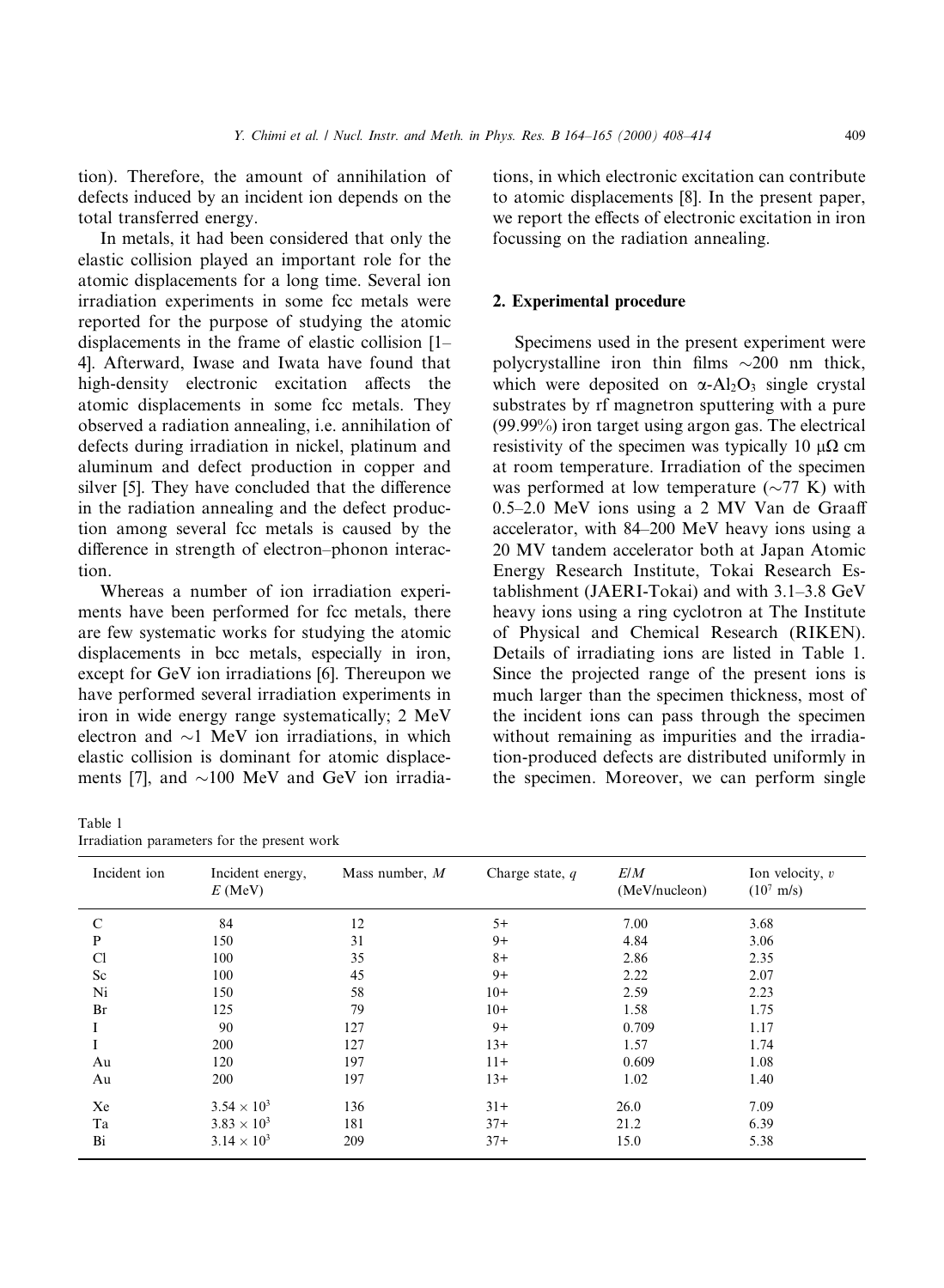parameter experiments because of small energy loss of the incident ions in the specimen.

Irradiations for studying the atomic displacements have often been performed at low temperature such as liquid-He temperature in order to suppress the thermal diffusion of irradiation-produced defects in metals [9]. In the present experiments, however, we irradiated the specimen at liquid-N<sub>2</sub> temperature ( $\sim$ 77 K), because most of the irradiation-produced defects in iron can hardly move at the temperature up to  $\sim 80$  K.

The electrical resistivity of the specimen was measured in situ by means of a conventional fourprobe method at appropriate intervals of ion fluence during each irradiation in order to observe the defect accumulation behavior. After the irradiation, a defect recovery spectrum was obtained by measuring the resistivity of the specimen during raising the specimen temperature up to  $\sim$ 300 K at a constant heating rate ( $\sim$ 2 K/min). The increment in resistivity of the specimen after irradiation,  $\Delta \rho_0$ , was typically  $\sim 0.3 \mu\Omega$  cm for  $\sim 100 \text{ MeV}$  and  $\sim$ 0.04 µ $\Omega$  cm for GeV ion irradiations. In the present study, we assume that the increment in resistivity is proportional to the amount of the irradiation-produced defects in metals;  $\Delta \rho = \rho_{\rm F} C$ , where  $\rho_F$  is a resistivity of unit concentration of Frenkel pairs (interstitial and vacancy pairs) and C the concentration of the irradiation-produced defects. For iron, we used  $\rho_F = 1250 \mu\Omega$  cm [10]. The value of  $\Delta \rho_0 = 0.3 \mu \Omega$  cm corresponds to the defect concentration of 240 ppm.

## 3. Results and discussion

Fig.  $1(a)$ -(c) shows the defect accumulation behavior, i.e. the increment in resistivity of the specimen,  $\Delta \rho$ , as a function of ion fluence,  $\Phi$ , for (a) 84 MeV <sup>12</sup>C, (b) 125 MeV <sup>79</sup>Br and (c) 3.14 GeV 209Bi ion irradiations. As can be seen in Fig. 1, the defect saturation behavior depends on the irradiating ions, because of the different interaction between the incident ion and defects. So far, the defect accumulation behavior has been analyzed by the following conventional equation [11]  $\ddot{\phantom{a}}$ 

$$
\frac{\mathrm{d}C}{\mathrm{d}\Phi} = \sigma_{\mathrm{d}}(1 - 2v_0 C),\tag{1}
$$



Fig. 1. Increment in resistivity of the specimen,  $\Delta \rho$ , as a function of ion fluence,  $\Phi$ , for (a) 84 MeV <sup>12</sup>C, (b) 125 MeV <sup>79</sup>Br and (c) 3.14 GeV  $^{209}$ Bi ion irradiations.

where  $\sigma_d$  is the defect production cross-section and  $v<sub>0</sub>$  the spontaneous recombination volume, which means the volume around a defect (interstitial or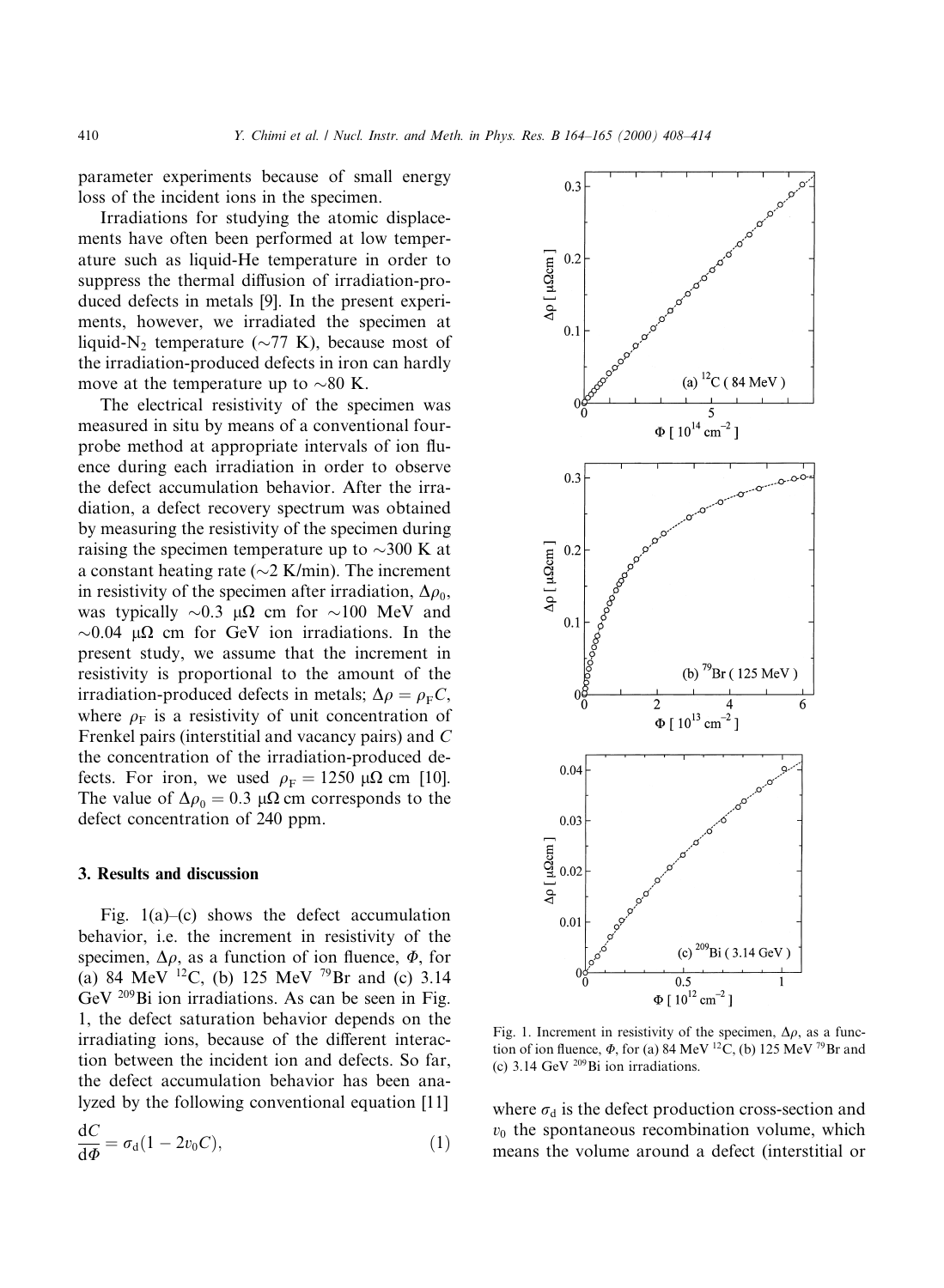vacancy) where the opposite type of defects cannot exist because of spontaneous recombination, i.e. athermal recombination of defects. First, we analyzed the defect accumulation behavior for  $\sim$ 100 MeV and GeV ion irradiations by Eq. (1). The value of  $v_0$  was, however, more than 1000 atomic volumes, which should be 100-200 atomic volumes [7]. Such a large value of  $v_0$  has no physical meaning in the concept of the spontaneous recombination. In the present work, therefore, the following more general equation was used for data analysis

$$
\frac{\mathrm{d}C}{\mathrm{d}\Phi} = \sigma_{\mathrm{d}} - \sigma_{\mathrm{r}}C,\tag{2}
$$

where  $\sigma_r$  is the defect annihilation cross-section, which includes spontaneous and subthreshold recombinations of defects. For  $\sim$ 100 MeV ion irradiations such as shown in Fig.  $1(b)$ , we can find that there are more than one type of defects with a different value of  $\sigma_r$  (i.e. a different stability against the radiation annealing) [8]. On the other hand, for GeV ion irradiations such as Fig. 1(c), as  $\Delta \rho_0$  is small, only one type of defects can be observed. In the present paper, we analyze the data in the range of small fluence, where the defect accumulation curve consists of only one exponential term as expressed in Eq. (2). The value of  $\sigma_r$  derived in this way means a representative value for all types of defects.

The values of  $\sigma_r$  for all the ion irradiations are plotted in Fig. 2 against the nuclear stopping power,  $S_n$ , which is the energy transferred from an incident ion to target atoms through elastic collision per unit length along the ion path. For  $\sim$ 1 MeV ions,  $\sigma_r$  is nearly proportional to  $S_n$ . This dependence means that defect annihilation for  $\sim$ 1 MeV ion irradiations is dominated by elastic collision. In more detail, however,  $\sigma_r$  tends to be saturated slightly as  $S_n$  increases. It indicates that for high- $S_n$  irradiation the irradiation-produced defects become more complicated and spontaneous recombination volumes of the defects are overlapped, then the transferred energy is less ef ficient for defect annihilation. On the other hand, the values of  $\sigma_r$  for  $\sim$ 100 MeV and GeV ion irradiations are one or two orders of magnitude larger



Fig. 2. Defect annihilation cross-section,  $\sigma_r$ , for  $\sim$ 1 MeV,  $\sim$ 100 MeV and GeV ion irradiations plotted against the nuclear stopping power,  $S_n$ . Dotted line is derived by fitting the data for  $\sim$ 1 MeV ions to an equation of linear dependence;  $\sigma_r \propto S_n$ .

than those for  $\sim$ 1 MeV ions at the same  $S_n$ . In this case, the elastic collision is not dominant for defect annihilation and the contribution of elastic collision to the defect annihilation is negligible. Then, we plot  $\sigma_r$  for  $\sim$ 100 MeV and GeV ion irradiations in Fig. 3 against the electronic stopping power,  $S_{\rm e}$ , which is the energy transferred through electronic excitation per unit length along the ion path. The value of  $\sigma_r$  is correlated nonlinearly with  $S_e$  $(\sigma_{\rm r} \sim S_{\rm e}^{2-3})$ . However,  $\sigma_{\rm r}$ 's for some ions are different even at the same  $S_e$ . This result shows what is called 'the velocity effect'. The slower ions are more efficient for defect annihilation. The velocity effect indicates that  $S<sub>e</sub>$  is not the most appropriate parameter for describing the phenomenon. Excited state of secondary electron and energy spectrum of excited electron are different for different ion velocity even at the same  $S_e$ . Similar ion velocity effect on the damage creation has been observed also in bismuth [12]. It has been insisted that the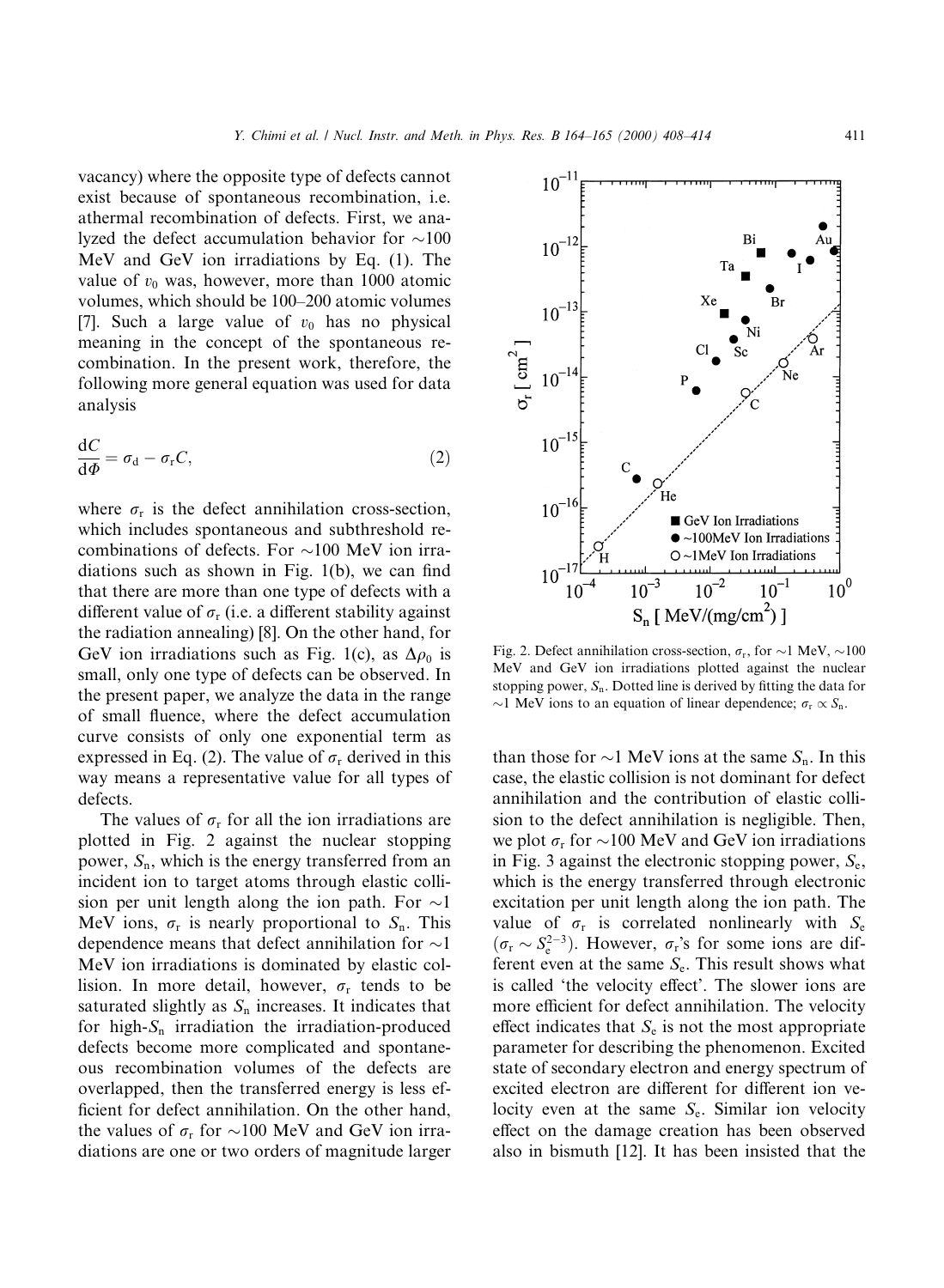

Fig. 3. Defect annihilation cross-section,  $\sigma_r$ , for  $\sim$ 100 MeV and GeV ion irradiations plotted against the electronic stopping power, Se.

experimental track radii agree with the theoretical ones estimated in the framework of the thermal spike mechanism [13]. On the other hand, it is noted that in an oxide superconductor a primary ionization rate,  $dJ/dx$ , is dominant parameter for describing the atomic displacements [14,15]. The value of  $dJ/dx$  means the number of atoms ionized by an incident ion per unit length along the ion path. Therefore, the result of the oxide superconductor implies that defect production, especially track formation can be explained by ion explosion mechanism proposed by Fleischer et al. [16]. In the case of iron, we also have to find a pertinent parameter rather than  $S_e$  for describing the phenomenon. For the defect production in iron irradiated with GeV heavy ions, Dunlop et al. suggest a parameter  $\eta = Z_1^* v_B/v$ , where  $Z_1^*$  is the ion effective charge,  $v_B$  the Bohr velocity and v the ion velocity [6]. They have claimed that the Coulomb explosion causes the defect production in iron. However, it remains uncertain whether or not the parameters  $dJ/dx$  and  $\eta$  can apply to the radiation annealing process.

Fig. 4 shows the defect recovery spectra, i.e. the recovery curves and their temperature derivatives for 84 MeV 12C, 100 MeV 35Cl and 125 MeV 79Br. The peak around 120 K in the recovery spectra is



Fig. 4. Defect recovery spectra for 84 MeV <sup>12</sup>C, 100 MeV <sup>35</sup>Cl and 125 MeV 79Br ion irradiations. Initial resistivity increment,  $\Delta \rho_0$ , is 0.3 µ $\Omega$  cm. The fluences for 84 MeV <sup>12</sup>C, 100 MeV <sup>35</sup>Cl and 125 MeV <sup>79</sup>Br ions are  $8.53 \times 10^{14}$  cm<sup>-2</sup>,  $1.55 \times 10^{14}$  cm<sup>-2</sup> and  $6.00 \times 10^{13}$  cm<sup>-2</sup>, respectively.

called the stage-I recovery. It means that single interstitials, which are comparatively mobile, recombine with vacancies in this temperature range [17]. Focussing on the stage-I recovery, the amount of the recovery decreases as the electronic stopping power for the irradiating ion increases in order of  $^{12}C$ ,  $^{35}Cl$  and  $^{79}Br$ . This result indicates that some of the stage-I defects have already moved during irradiation and have been annihilated by recombination, i.e. electronic excitation enhances the radiation annealing of the stage-I defects. This is qualitatively consistent with the result of  $\sigma_r$  as mentioned above.

Moreover, in order to compare the result of 125 MeV  $^{79}$ Br ion with 120 MeV  $^{197}$ Au ion which gives larger  $S_e$  than <sup>79</sup>Br ion, the recovery spectra for these ion irradiations are shown in Fig. 5. For  $197$ Au ion, the stage-I recovery increases again, namely the amount of the stage-I defects increases.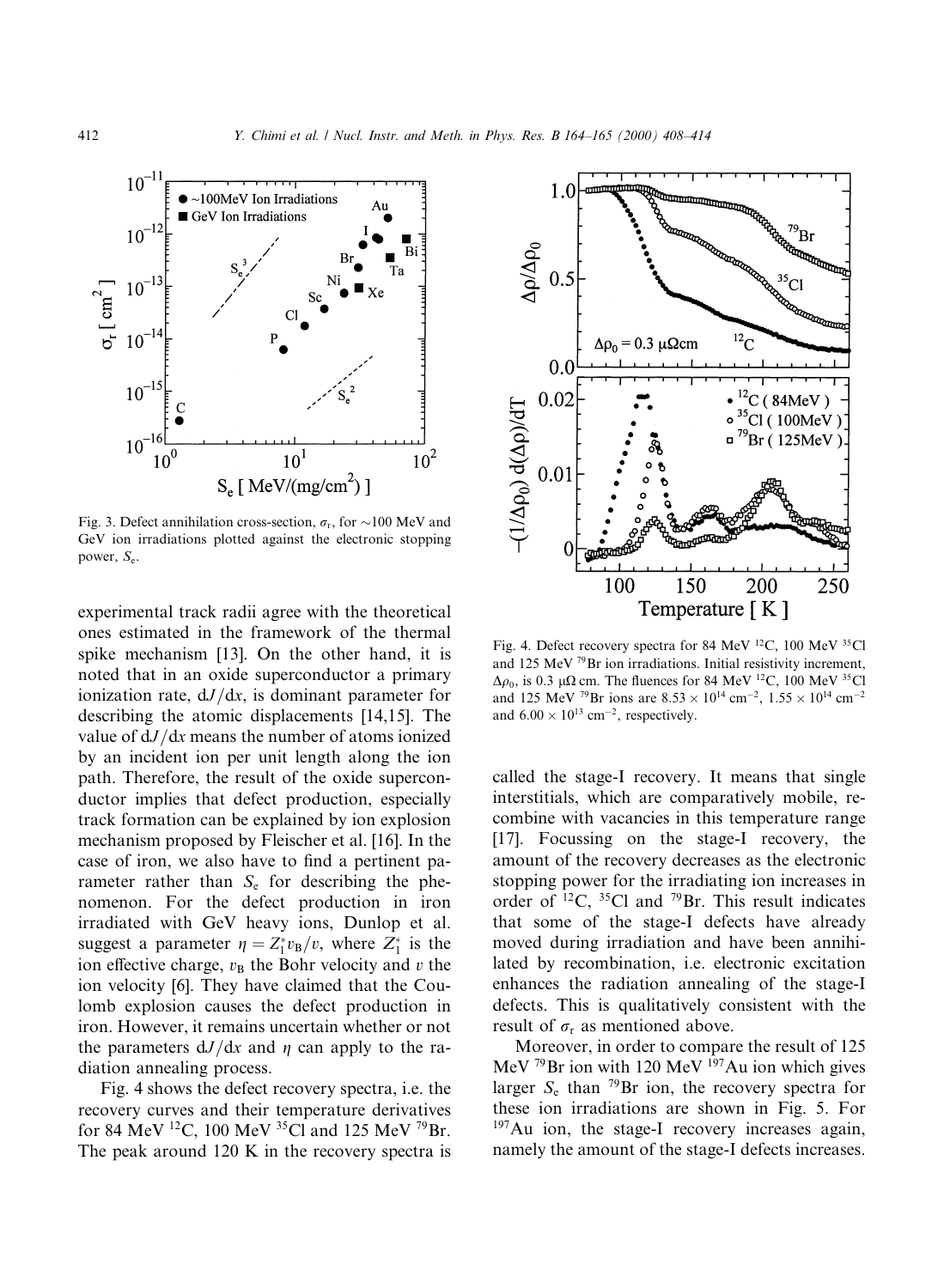

Fig. 5. Defect recovery spectra for 125 MeV 79Br and 120 MeV <sup>197</sup>Au ion irradiations. Initial resistivity increment,  $\Delta \rho_0$ , is 0.3  $\mu\Omega$  cm. The fluences for 125 MeV <sup>79</sup>Br and 120 MeV <sup>197</sup>Au ions are  $6.00 \times 10^{13}$  cm<sup>-2</sup> and  $2.11 \times 10^{12}$  cm<sup>-2</sup>, respectively.

It implies that comparatively simple defects have been produced additively by electronic excitation. Details of the defect production by electronic excitation will be published elsewhere.

### 4. Summary

In order to study the interactions between energetic ions and iron target, we performed the irradiation in polycrystalline iron thin films at  $\sim$ 77 K with  $0.5-2.0$  MeV ions, 84-200 MeV heavy ions and 3.1–3.8 GeV heavy ions. Defect accumulation behavior and defect recovery spectrum for each irradiation were obtained by measuring the electrical resistivity of the specimen before, during and after irradiation. The defect annihilation crosssection was derived by analyzing the defect accumulation behavior.

As compared with  $\sim$ 1 MeV ion irradiations, we have found a strong radiation annealing for  $\sim$ 100 MeV and GeV heavy ion irradiations. Even at the same nuclear stopping power, the defect annihilation cross-sections for  $\sim$ 100 MeV and GeV heavy ions are much larger than those for  $\sim$ 1 MeV ions. This result implies that high-density electronic excitation enhances the radiation annealing. The defect annihilation cross-section depends not only on the electronic stopping power nonlinearly but also on the ion velocity. The effect of the electronic excitation also appears in the defect recovery spectra.

# Acknowledgements

The authors are grateful to the technical staff of the accelerator facilities at JAERI-Tokai and RI-KEN ring cyclotron for their help.

## **References**

- [1] R.S. Averback, R. Benedek, K.L. Merkle, Phys. Rev. B 18 (1978) 4156.
- [2] R.S. Averback, R. Benedek, K.L. Merkle, J. Sprinkle, L.J. Thompson, J. Nucl. Mater. 113 (1983) 211.
- [3] R.S. Averback, K.L. Merkle, Phys. Rev. B 16 (1977) 3860.
- [4] T.S. Noggle, B.R. Appleton, J.M. Williams, O.S. Oen, T. Iwata, G.W. Vogl, J. Nucl. Mater. 125 (1984) 330.
- [5] A. Iwase, T. Iwata, Nucl. Instr. and Meth. B 90 (1994) 322, and references therein.
- [6] A. Dunlop, D. Lesueur, P. Legrand, H. Dammak, J. Dural, Nucl. Instr. and Meth. B 90 (1994) 330.
- [7] Y. Chimi, A. Iwase, N. Ishikawa, J. Nucl. Mater. 271/272 (1999) 236.
- [8] Y. Chimi, A. Iwase, N. Ishikawa, Mat. Res. Soc. Symp. Proc. 504 (1998) 221.
- [9] See, for example, P. Lucasson, in: M.T. Robinson, F.W. Young Jr. (Eds.), Proceedings of the International Conference on Fundamental Aspects of Radiation Damage in Metals, USERDA CONF-751006-P1, Vol. 1, 1976, p. 42, and references therein.
- [10] P.G. Lucasson, R.M. Walker, Phys. Rev. 127 (1962) 485.
- [11] H.J. Wollenberger, in: A. Seeger, D. Schumacher, W. Schilling, J. Diehl (Eds.), Vacancies and Interstitials in Metals, North-Holland, Amsterdam, 1970, p. 215.
- [12] Z.G. Wang, Ch. Dufour, B. Cabeau, J. Dural, G. Fuchs, E. Paumier, F. Pawlak, M. Toulemonde, Nucl. Instr. and Meth. B 107 (1996) 175.